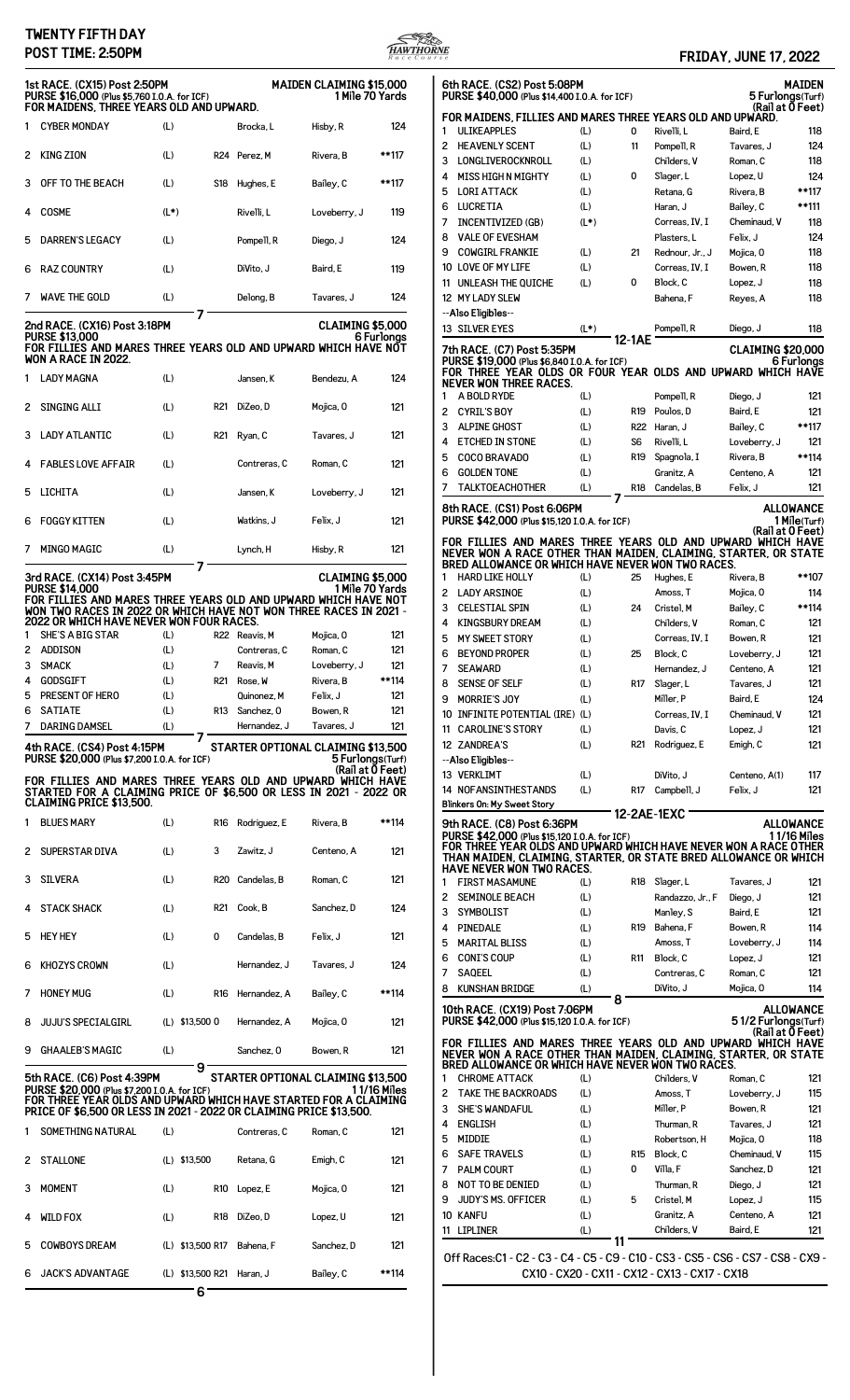| (Entries Close on Monday, June 13, 2022)<br><b>ILLINOIS ALLOWANCE</b><br><b>EXTRA RACE NO 10</b><br>X10 EATLY A KAULT IV TO THE REGISTER OF THE READ ON THE READ ON THE READ ON THE READ ON THE READ ON THE READ ON THE READ ON THE READ ON THE READ ON THE READ ON THE READ ON THE READ ON THE READ ON THE READ ON THE READ ON TH<br>Older. 124 lbs.<br>Three Year Olds. 117 lbs. |
|------------------------------------------------------------------------------------------------------------------------------------------------------------------------------------------------------------------------------------------------------------------------------------------------------------------------------------------------------------------------------------|
|                                                                                                                                                                                                                                                                                                                                                                                    |
| (Claiming races for \$20,000 or less not considered in estimating allowances)<br>(Preference by condition eligibility)<br>ONE MILE AND ONE SIXTEENTH(Turf)                                                                                                                                                                                                                         |
| <b>EXTRA RACE NO 11</b><br><b>CLAIMING</b>                                                                                                                                                                                                                                                                                                                                         |
| <b>CLAIMING PRICE \$8.500</b><br>(Claiming races for \$6,250 or less not considered in estimating allowances)<br>SIX FURLONGS                                                                                                                                                                                                                                                      |
| CLAIMING<br>2021 - 2022 or Three Year Olds and Upward Which Have Not Won Two Races In 2021<br>2022 Which Have Not Won A Race Since June 18, 2021.<br><br>01der 124 lbs.<br>Three Year Olds. 117 lbs.                                                                                                                                                                               |
| <b>CLAIMING PRICE \$5.000</b><br>(Claiming races for \$4,000 or less not considered in eligibility and allowances)                                                                                                                                                                                                                                                                 |
| ONE MILE AND SEVENTY YARDS<br>CLAIMING 2 EXTRA RACE NO 13<br>2013 Purse \$18,000. (Plus \$6,480 I.O.A. for ICF) For Three Year Olds and Upward Which Have Never Won<br>Two Races.                                                                                                                                                                                                  |
| Older  124 lbs.<br>Three Year Olds. 117 lbs.<br><b>CLAIMING PRICE \$17.500</b>                                                                                                                                                                                                                                                                                                     |
| (Claiming races for \$15,000 or less not considered in estimating allowances)<br><b>EXTRA RACE NO 14</b><br><b>ONE MILE AND ONE SIXTEENTH(Turf)</b><br><b>DIRECTED TO 14</b>                                                                                                                                                                                                       |
| <b>X14</b> Purse \$12,000. For Three Year Olds and Upward Which Have Not Won Two Races In 2021 - 2022 or<br>Which Have Not Won A Race Since June 18, 2021.<br>Three Year Olds. 118 lbs. 01                                                                                                                                                                                         |
| <b>CLAIMING PRICE \$5,000</b><br>(Claiming races for \$4,000 or less not considered in eligibility and allowances)<br><b>SIX FURLONGS</b>                                                                                                                                                                                                                                          |
| X15 EXTRA RACE NO 15<br>X15 Purse \$40,000. (Plus \$14,400 I.O.A. for ICF) For Maidens, Fillies Two Years Old.<br><b>MAIDEN</b>                                                                                                                                                                                                                                                    |
| (Preference by condition eligibility)<br>FOUR AND ONE HALF FURLONGS                                                                                                                                                                                                                                                                                                                |
| TLLINOIS ALLOWANCE NO 16<br>X16 Purse \$42,000. For Illinois Registered, Conceived and/or Foaled. Three Year Olds and Upward Mhich<br>Have_Not Won A State Bred Race Other Than Maiden, Claiming, Or Starter or Which Have Never Won<br>Two Races.                                                                                                                                 |
| (Claiming races for \$20,000 or less not considered in estimating allowances)<br>(Preference by condition eligibility)                                                                                                                                                                                                                                                             |
| <b>SIX FURLONGS</b><br>ALLOWANCE <b>X17</b> EXTRA RACE NO 17<br>Purse \$42,000. (Plus \$15,120 I.O.A. for ICF) For Three Year Olds and Upward Which Have Never Won A Race Other Than Maiden, Claiming, Starter, Or State Bred Allowance or Which Have Never Won                                                                                                                    |
| Two Races.<br>(Claiming races for \$20,000 or less not considered in estimating allowances)                                                                                                                                                                                                                                                                                        |
| (Preference by condition eligibility)<br><b>SIX FURLONGS</b>                                                                                                                                                                                                                                                                                                                       |
| CLAIMING<br>X18 Purse \$14,000. For Three Year Olds and Upward Which Have Not Won Two Races In 2022 or Which<br>Have Not Won Three Races In 2021 - 2022 or Which Have Never Won Four Races.                                                                                                                                                                                        |
| <b>CLAIMING PRICE \$5,000</b><br>(Claiming races for \$4,000 or less not considered in estimating allowances)                                                                                                                                                                                                                                                                      |
| <b>SIX FURLONGS</b><br>X19 EXTRA RACE NO 19<br>X19 Purse \$16,000. For Three Year Olds and Upward Which Have Never Won Four Races.<br><b>CLAIMING</b>                                                                                                                                                                                                                              |
| <b>CLAIMING PRICE \$7.500</b>                                                                                                                                                                                                                                                                                                                                                      |
| (Claiming races for \$6,250 or less not considered in estimating allowances)<br><u>SIX FURLONGS</u>                                                                                                                                                                                                                                                                                |
| CLAIMING<br>X20Purse \$16,000. (Plus \$5,760 I.O.A. for ICF) For Three Year Olds and Upward Which Have Never Won<br>Two Races.                                                                                                                                                                                                                                                     |
| <b>CLAIMING PRICE \$12.500</b><br>(Claiming races for \$10,000 or less not considered in allowances)                                                                                                                                                                                                                                                                               |
| <b>SIX FURLONGS</b><br>EXTRA RACE NO 21<br>STARTER OPTIONAL CLAIMING                                                                                                                                                                                                                                                                                                               |
| X21 Purse \$29,000. (Plus \$10,440 I.O.A. for ICF) For Fillies And Mares Three Years Old and Upward Which<br>Have Started For A Claiming Price Of \$15,000 Or Less In 2021 - 2022 or Claiming Price \$30,000.<br>Three Year Olds. 117 lbs. 01der. 124 lbs.                                                                                                                         |
|                                                                                                                                                                                                                                                                                                                                                                                    |

## STARTER OPTIONAL CLAIMING<br>Purse \$20,000. (Plus \$6,840 I.O.A. for ICF) For Fillies And Mares Three Years Old and Upward Which<br>Have Started For A Claiming Price Of \$6,500 Or Less In 2021 – 2022 or Claiming Price \$12,500.

Three Year Olds 117 lbs. Older 124 lbs. Non-winners of a race at a mile or over since May 18.  $\dots\dots\dots\dots\dots\dots$  . 3 lbs. **CLAIMING PRICE \$12,500**

(Claiming races for \$10,000 or less not considered in estimating allowances) **ONE MILE AND SEVENTY YARDS**

**TRAINERS: THE VETS WILL BE AVAILABLE FOR WORKS ON SUNDAY, MONDAY, AND THURSDAY. IF YOU NEED TO WORK FOR THE VET, YOU MUST CALL THE DENTENTION BARN AND MAKE AN APPOINTMENT. \*\*\*\*\*\*\*\*\*\*\*\*\*\*\*\*\*\*\*\*\*\*\*\*\*\*\*\*\***

**REMINDER TRAINERS -- IF YOU ARE PLANNING TO STABLE AT HAWTHORNE FOR THE SUMMER 1) Please contact the Racing Office and tell us how many stalls you will be needing.**

**2) Those trainers in Barns A - D AND 1 - 5 will need to relocate to a different barn - you will need contact the Racing office to get a new location. Also you will need to be prepared to move out of those barns immediately at the close of racing, as those barns need to be prepared for the opening of the summer harness meet.**

## **\*\*\*\*\*\*\*\*\*\*\*\*\*\*\*\*\*\*\*\*\*\*\*\*\*\*\*\*\***

**TRAINERS: PER THE STEWARDS, YOU MUST HAVE YOUR PROOF OF EHV VACCINATIONS AND COGGINS IN THE RACING OFFICE BY 2:00 THE DAY OF YOUR RACE. IF NOT, YOUR HORSE WILL BE SCRATCHED. \*\*\*\*\*\*\*\*\*\*\*\*\*\*\*\*\*\*\*\*\*\*\*\*\*\*\*\*\***

**SCRATCH TIME 10:30 A.M.**